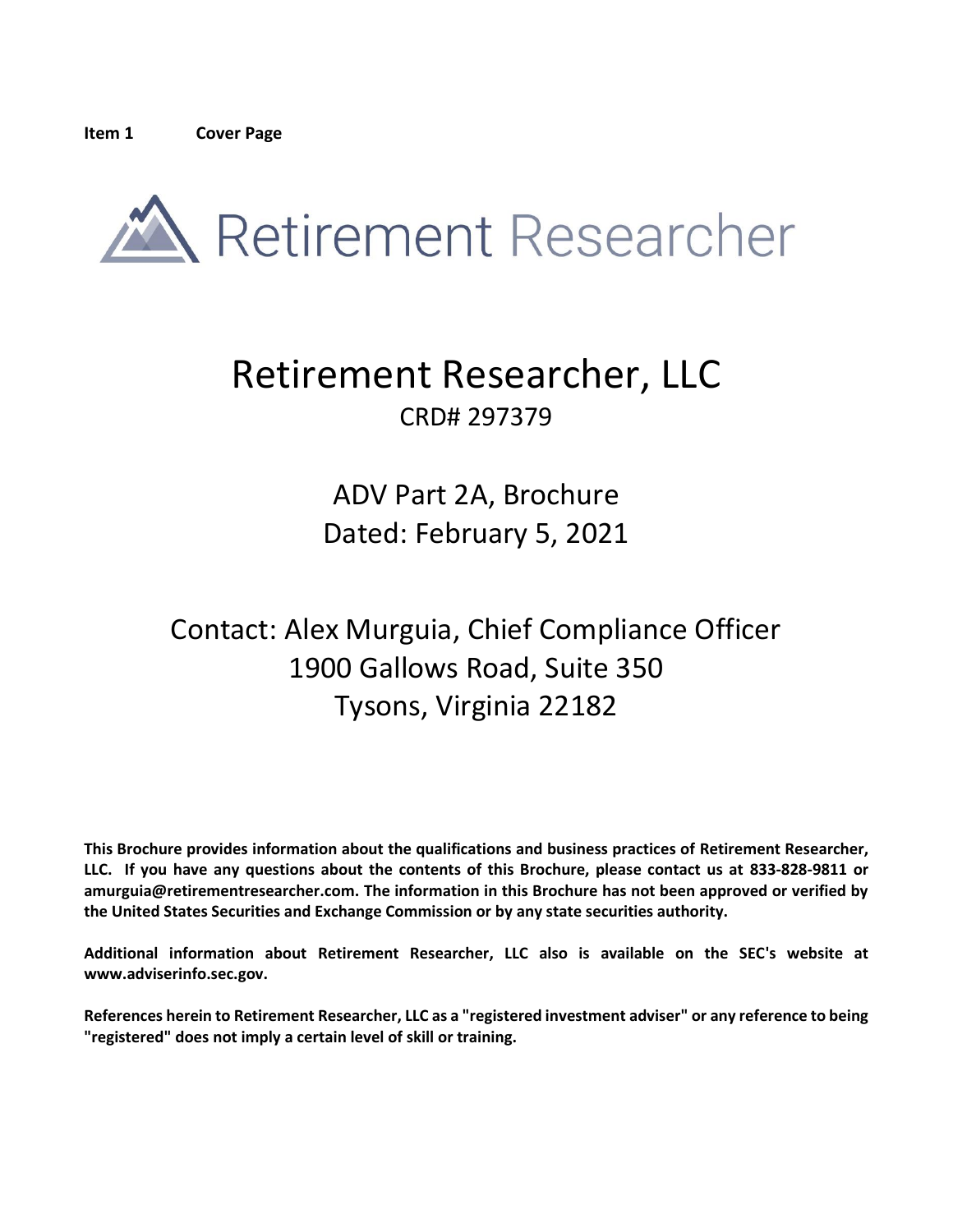## <span id="page-1-0"></span>**Item 2 Material Changes**

The material changes in this brochure from the last annual updating amendment of Retirement Researcher, LLC on 3/19/2020 are described below. Material changes relate to Retirement Researcher, LLC's policies, practices or conflicts of interests.

- Retirement Researcher, LLC has updated the firm ownership (Item 4)
- Retirement Researcher, LLC has updated its description of services offered (Item 4)
- Retirement Researcher, LLC has updated its description of fees and compensation (Item 5)
- Item 8 has been updated to include additional risk disclosures
- Item 10 has been updated to disclose an affiliated insurance agency and related conflicts of interest
- Item 10 has been updated to reflect an affiliation with RISA, LLC, and related conflicts of interest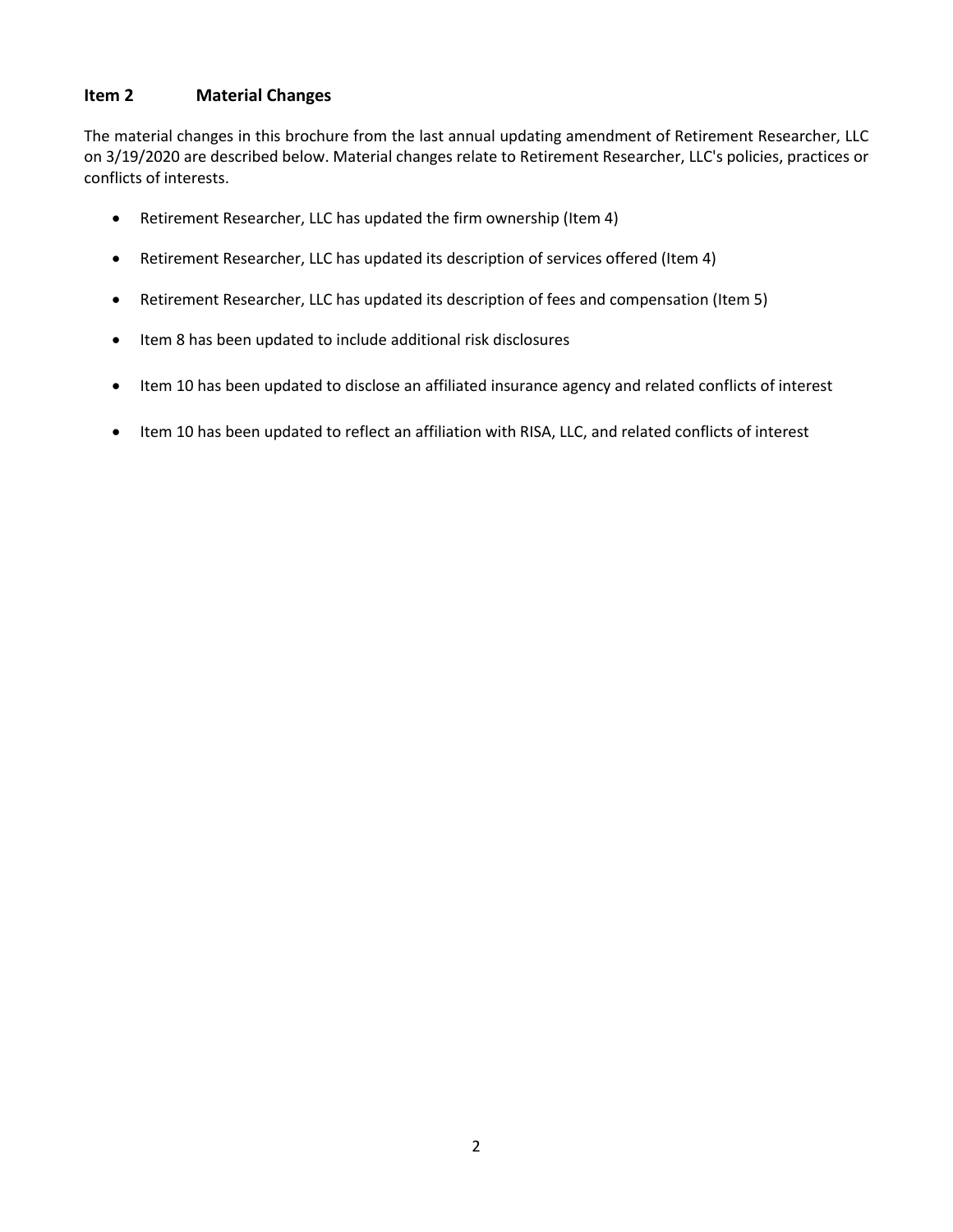#### <span id="page-2-0"></span>Item 3 **Table of Contents**

| Item 1  |                                                                                           |  |
|---------|-------------------------------------------------------------------------------------------|--|
| Item 2  |                                                                                           |  |
| Item 3  |                                                                                           |  |
| Item 4  |                                                                                           |  |
| Item 5  |                                                                                           |  |
| Item 6  |                                                                                           |  |
| Item 7  |                                                                                           |  |
| Item 8  |                                                                                           |  |
| Item 9  |                                                                                           |  |
| Item 10 |                                                                                           |  |
| Item 11 | Code of Ethics, Participation or Interest in Client Transactions, and Personal Trading 14 |  |
| Item 12 |                                                                                           |  |
| Item 13 |                                                                                           |  |
| Item 14 |                                                                                           |  |
| Item 15 |                                                                                           |  |
| Item 16 |                                                                                           |  |
| Item 17 |                                                                                           |  |
| Item 18 |                                                                                           |  |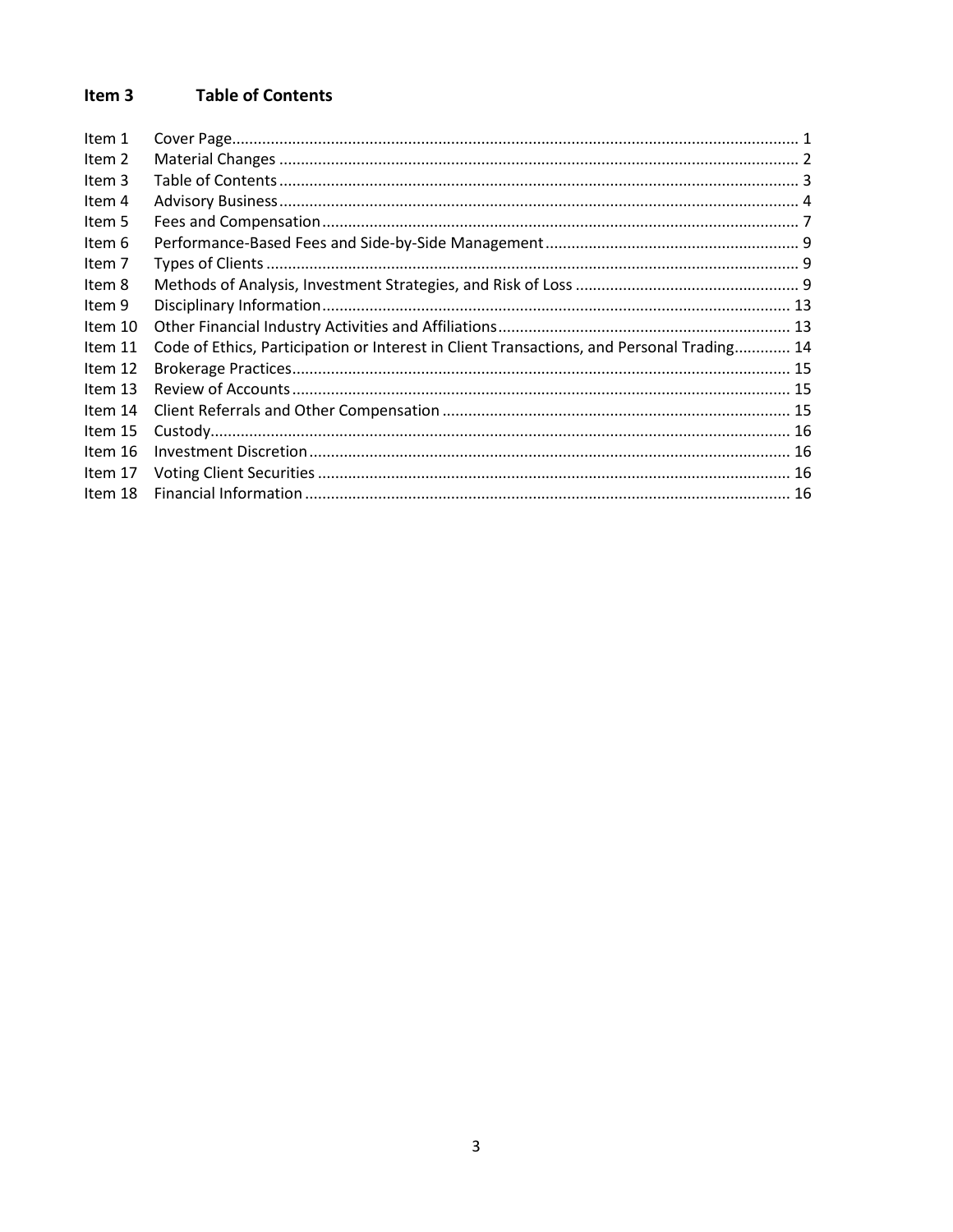### <span id="page-3-0"></span>**Item 4 Advisory Business**

- A. Retirement Researcher, LLC (the "Firm") is a limited liability company formed in March 2018 in the Commonwealth of Virginia.
- B. The Firm is registered with the Securities and Exchange Commission as an investment adviser. The Firm is principally owned by Alejandro (Alex) Murguia and Dean Umemoto.

As discussed below, the Firm offers to its clients online educational content designed to address a broad range of concepts, including general investment concepts and retirement planning; highlevel investment consulting services; and solicitation activities regarding investments managed through affiliated and/or unaffiliated investment advisory firms. The firm also offers subscriptionbased access to its Membership Academy, a secure portal through which members can access a broad range of services described more fully below. In limited instances, to the extent specifically requested by a client, the Firm may provide limited consulting services to its clients regarding noninvestment related matters that are generally ancillary to the other advisory activities provided, such as estate planning, tax planning, and insurance.

#### **ONLINE COURSES & WORKSHOPS**

The Firm provides online courses and workshops designed to educate clients on general investment strategies and related topics. The Firm's courses and workshops cover themes such as:

- Investment portfolio construction
- Retirement income distribution planning
- Financial planning strategies

#### **MEMBERSHIP ACADEMY**

The Firm's Membership Academy is a subscription-based platform that provides subscribers with access to numerous educational, informational, and cooperative activities and services. A Membership Academy subscription can include:

- Access to a secure online community, including a members-only forum for discussion of various topics of interest with other community members and professional advisers
- Unlimited access to the archived workshop and webinar recordings
- Discounts to the Firm's online course offerings
- Access to a members-only book club
- Access to the Portfolio Hotseat: a quarterly group discussion in which one Academy member per quarter submits investment portfolio allocations on an anonymous basis for analysis and discussion amongst the participants
- Discounts on certain financial planning services through affiliates
- Access to interactive calculators to assist in determining retirement preparedness
- Discounts for and guided analysis of the member's Retirement Income Style Awareness Profile™ (the "RISA™ Profile") (see Item 10 for further discussion)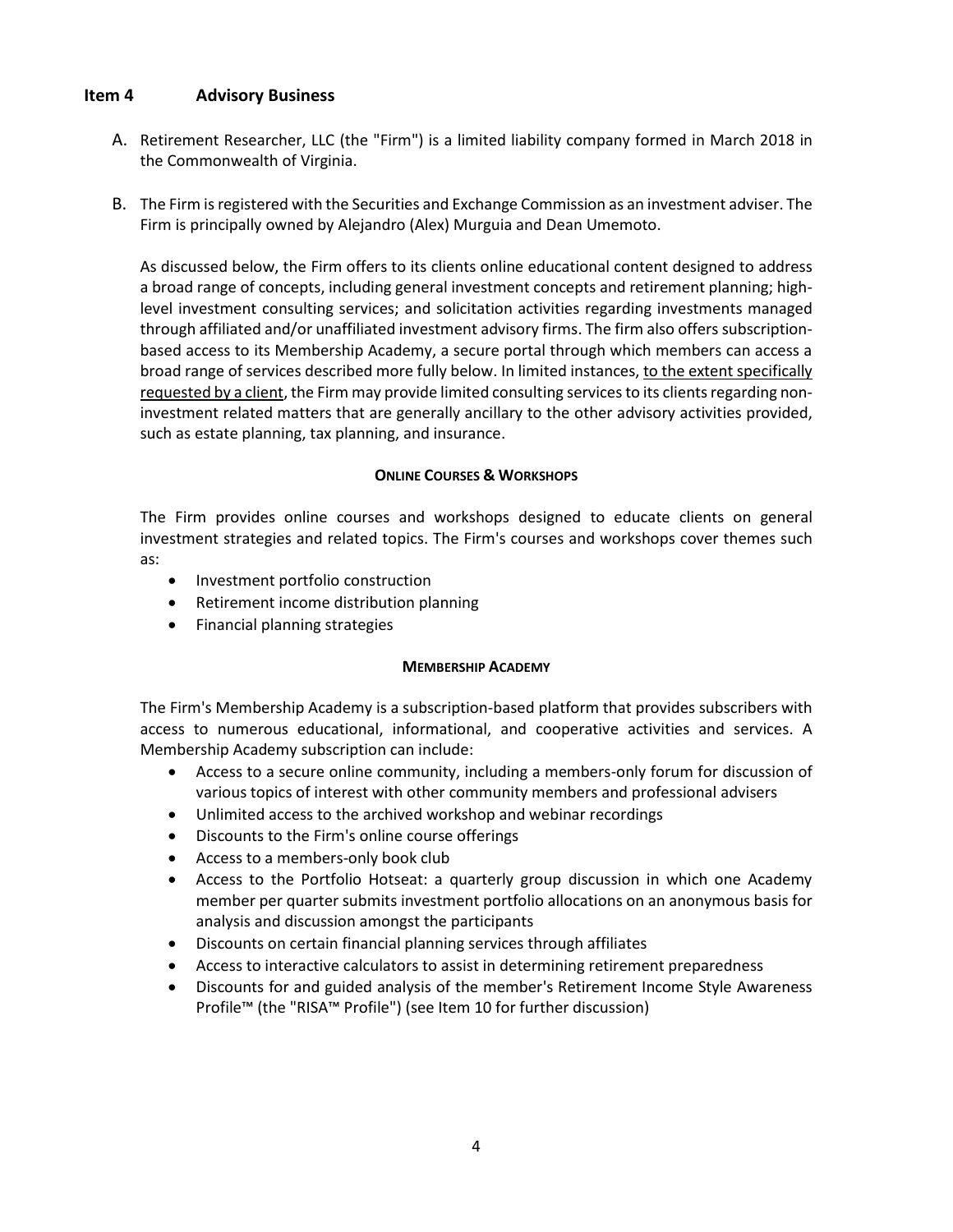#### **LIMITED CONSULTING**

The Firm provides general investment consulting services to the extent requested by clients. The advice is general in nature and may include guidance on asset allocation strategies and alternatives to achieve such strategies. The Firm's Limited Consulting services do not include investment supervisory or management services, or investment implementation.

#### **SOLICITATION ACTIVITIES**

In the event the client desires investment supervisory or management and/or insurance analysis services, the Firm shall recommend that the client engage the services of another investment adviser(s) ("Independent Manager(s)"), including Independent Manager(s) affiliated with the Firm, to be recommended by the Firm but neither supervised nor reviewed by the Firm. The Firm **does not** provide investment supervisory, investment management, investment reporting, or investment implementation services. The Firm acts in the capacity as solicitor when recommending other investment advisers and shall present a separate solicitor disclosure statement describing the nature of the relationship between the Firm, the Independent Manager(s) for which the Firm acts as solicitor, and the compensation arrangement. The terms and conditions under which the client shall engage the Independent Manager(s) shall be set forth in a separate written agreement between the client and the relevant Independent Manager(s).

#### **MISCELLANEOUS**

**Limitation of Financial Planning or Non-Investment Consulting/Implementation Services**. To the extent requested by the client, the Firm may provide limited consulting services regarding noninvestment related matters, such as estate planning, tax planning, insurance, etc. **Please Note**: The Firm does not serve as an attorney or accountant, and no portion of our services should be construed as legal or accounting services. Accordingly, we do not prepare estate planning documents or tax returns. To the extent requested by a client, we may recommend the services of other professionals for certain non-investment implementation purposes (i.e. attorneys, accountants, etc.). You are under no obligation to engage the services of any such recommended professional. The client retains absolute discretion over all such implementation decisions and is free to accept or reject any recommendation made by the Firm or its representatives. **Please Note**: If the client engages any unaffiliated recommended professional, and a dispute arises thereafter relative to such engagement, the client agrees to seek recourse exclusively from and against the engaged professional.

When appropriate for a client, the Firm may recommend that the client engage the Firm's affiliated registered investment adviser, McLean Asset Management Corporation ("MAMC") for analysis of the client's insurance needs. This analysis could result in a recommendation to purchase commission-based insurance products, including through the Firm's affiliated insurance agency, McLean Insurance Solutions, LLC ("MIS") and Firm representatives in their separate capacities as insurance agents. The recommendation that a client engage MAMC for an insurance analysis and/or purchase of an insurance commission product presents material conflicts of interest. Recommendations to use MAMC to conduct an insurance analysis could be made on the basis of compensation to be received by MAMC. Furthermore, the recommendation to purchase a commission-based insurance product provides an incentive to recommend insurance products based on commissions received rather than on a particular client's need. No client is under any obligation to engage MAMC for an insurance analysis or to purchase any commission products from MIS or any of the Firm's licensed insurance agents. Clients are reminded that they may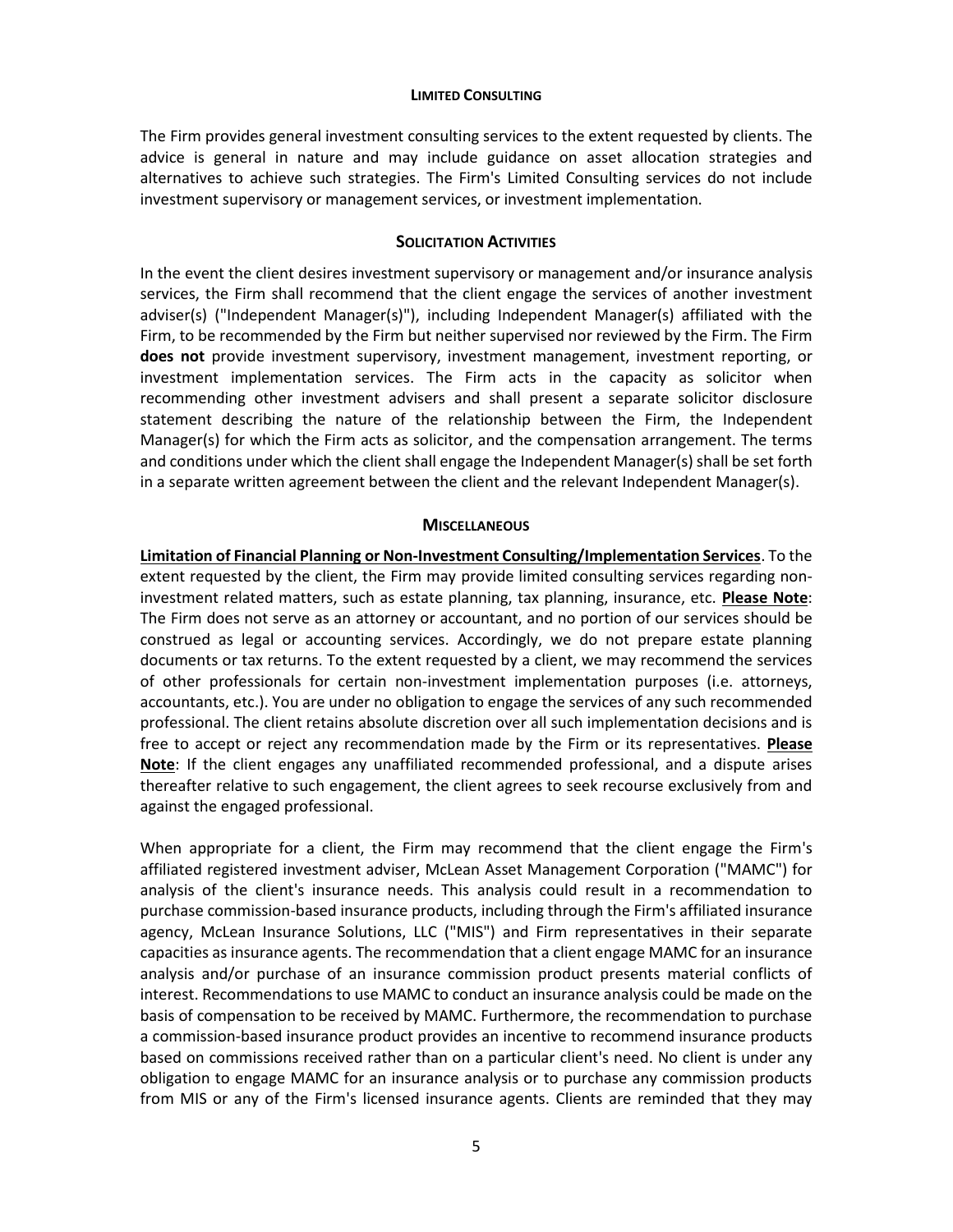purchase insurance products recommended by the Firm through other, non-affiliated insurance agents and agencies.

**Retirement Plan Rollovers – No Obligation / Potential for Conflict of Interest**: A client or prospective client leaving an employer typically has four options regarding an existing retirement plan (and may engage in a combination of these options): (i) if permitted, leave the money in the former employer's plan, (ii) roll over the assets to the new employer's plan, if one is available and rollovers are permitted, (iii) roll over to an Individual Retirement Account ("IRA"), or (iv) cash out the account value (which could, depending upon the client's age, result in adverse tax consequences). If the Firm recommends that a client roll over their retirement plan assets into an account to be managed by an *Independent Manager*, such a recommendation creates a conflict of interest if the recommended Independent Manager is an affiliate of the Firm. **No client is under any obligation to roll over retirement plan assets to an account managed by an** *Independent Manager***. The Firm's Chief Compliance Officer remains available to address any questions that a client or prospective client may have regarding the potential for conflict of interest presented by such rollover recommendation**.

**Membership Academy - Interactive Calculators**. To the extent that any client or prospective client utilizes any economic calculator or similar interactive device made available within the Firm's Membership Academy, the client acknowledges and understands that the information resulting from the use of any such calculator/device is not, and should not be construed, in any manner whatsoever, as the receipt of, or a substitute for, personalized individual advice from the Firm, or from any other investment professional.

**Client Obligations**. In performing its services, the Firm shall not be required to verify any information received from the client or from the client's other professionals and is expressly authorized to rely thereon. Moreover, each client is advised that it remains their responsibility to promptly notify the Firm if there is ever any change in their financial situation or investment objectives for the purpose of reviewing, evaluating, or revising the Firm's previous recommendations and/or services.

**Form ADV**. A copy of the Firm's Form ADV Parts 2A (Disclosure Brochure), 2B (Brochure Supplement), and 3 (Client Relationship Summary) shall be provided to each client prior to, or contemporaneously with, the execution of an agreement between the Firm and the client for the provision of the services described herein.

C. The Firm **does not** provide investment supervisory, investment management, investment reporting, or investment implementation services. The client may impose restrictions in writing on Independent Manager(s) considered for solicitation and on investing in certain securities or types of securities to the extent permitted by the solicited Independent Manager(s).

The Firm will assess a client's individual circumstances prior to recommending the use of any Independent Manager(s). The Firm will tailor its recommendation to use any particular Independent Manager(s) based on an evaluation of the client's stated investment objectives and risk profile, as well as the management style, performance, reputation, financial strength, and pricing of the Independent Manager(s).

D. The Firm does not participate in a wrap fee program.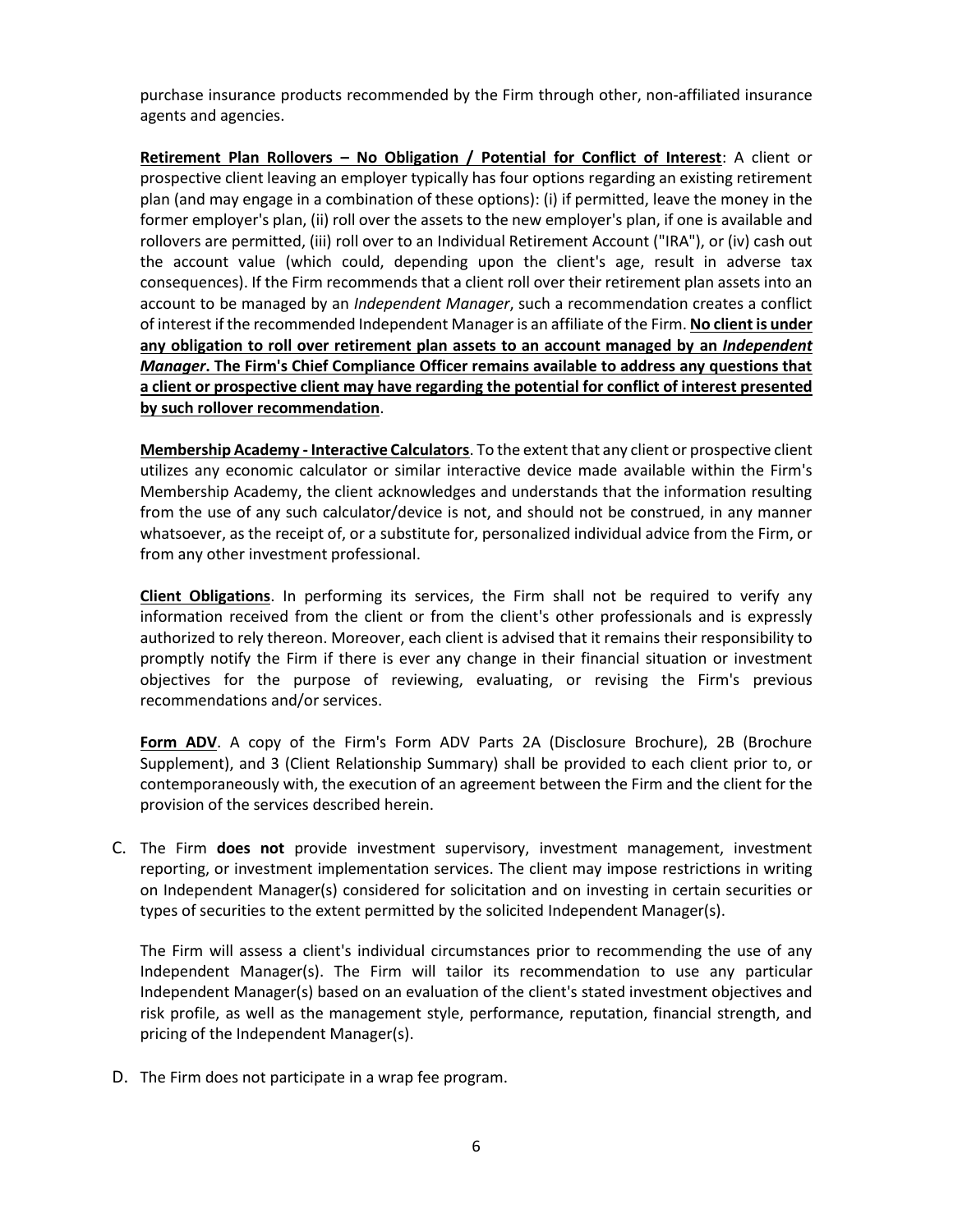E. The Firm **does not** provide advisory services on a discretionary or a non-discretionary basis as of December 2020.

#### <span id="page-6-0"></span>**Item 5 Fees and Compensation**

A.

#### **ONLINE COURSES & WORKSHOPS**

The terms and conditions of the Firm's Online Courses and Workshops will generally be set forth in a separate written agreement between the Firm and the client. The Firm's fees to access a particular course shall vary based on various factors, including but not limited to, the scope of topics covered in the course or workshop, the intended audience, the length of the course or workshop, and other factors. The fee to access any particular course or workshop will typically not exceed \$5,000.

#### **MEMBERSHIP ACADEMY**

The Firm's Membership Academy is provided on a subscription basis. Annual subscription fees generally begin at \$500 per year, with the specific annual fee to be determined based on the overall scope of services to be provided.

#### **LIMITED CONSULTING**

The Firm's Limited Consulting service is subject to an hourly fee, ranging from \$200 to \$1,000. The Firm may require a retainer for its consulting services based upon the estimated total cost of the engagement, payable upon entering into a written agreement with the Firm. The rate for these services will be determined and agreed upon in a separate Limited Consulting Agreement prior to the start of work for the client.

#### **SOLICITATION ACTIVITIES**

In the event the client desires investment supervisory or management services, the Firm shall recommend that the client allocate his/her/its assets among other investment adviser(s) (the "Independent Manager(s)"), to be recommended by the Firm but neither supervised nor reviewed by the Firm. The Firm acts in the capacity of a solicitor when recommending other investment advisers and shall present a separate solicitor disclosure statement describing the nature of the relationship between the Firm, the adviser for which the Firm acts as solicitor, and the compensation arrangement. The terms and conditions under which the client shall engage the Independent Manager(s) shall be set forth in a separate written agreement between the client and the designated Independent Manager(s). The client's ability to negotiate the fee paid to said Independent Manager(s) will be dictated by the Independent Manager(s) fee policy. **Please Note**: If the client engages any such recommended Independent Manager(s) and a dispute arises thereafter relative to such engagement, the client agrees to seek recourse exclusively from and against the Independent Manager(s).

The Firm established a referral arrangement with its affiliated investment adviser, McLean Asset Management Corporation ("MAMC"). MAMC, and all other Independent Manager(s) for which the Firm solicits, pay a recurring fee to the Firm in exchange for being one of the Firm's recommended Independent Manager(s). Each Independent Manager, including MAMC, pays a recurring fee to the Firm, regardless of the number of referrals made to that Independent Manager and/or the number of referrals successfully engaged by such Independent Manager.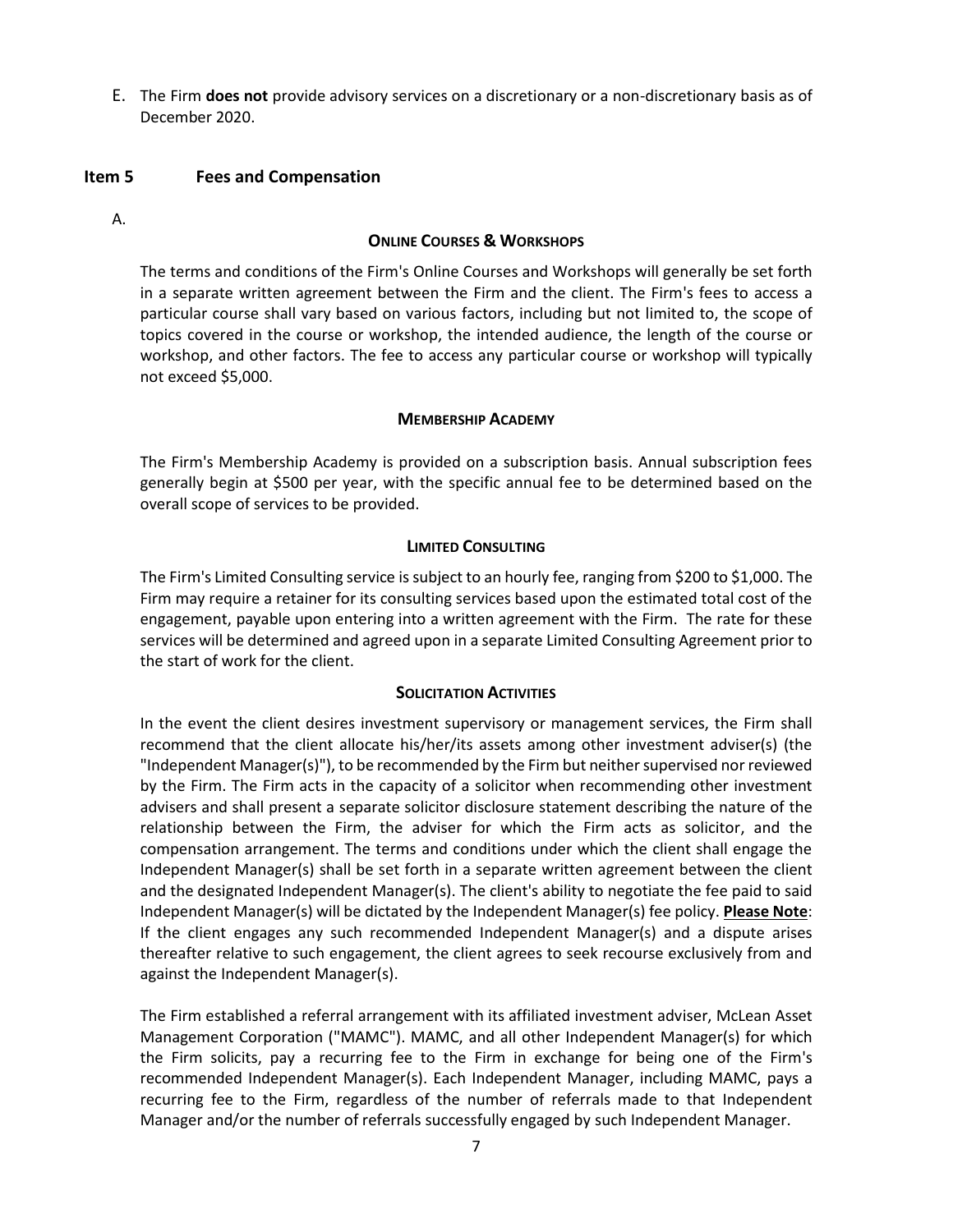The client is not obligated to directly pay the Firm any fee for its solicitation services, and the fees paid by the Independent Manager(s) shall not result in any additional charge to the client.

- B. The Firm does not deduct from client's assets for fees incurred.
- C. The Firm does not provide services for which a custodian is required. As such, pursuant to the Firm's advisory activities, the client generally shall not directly incur any additional fees.

Clients electing to personally implement any recommendations made by the Firm may be subject to brokerage commissions and/or transaction fees charged by the client's brokerdealer/custodian, in addition to management fees and other fund expenses charged imposed by mutual funds and/or exchange-traded funds.

Any Independent Manager(s) engaged as one of the Firm's recommended Independent Manager(s) shall pay a recurring fee to the Firm. Any such fee shall not be based on the number or amount of referrals made to that Independent Manager(s) or on whether the referral resulted in the establishment of a client relationship with that Independent Manager(s). The fee paid by such Independent Manager(s) shall not result in any additional charge to the client. However, such clients may be subject to the broker-dealer/custodian and fund-level fees described above. Clients are advised to carefully review the Disclosure Statement of any recommended Independent Manager(s) prior to executing an investment advisory or any other agreement with such Independent Manager(s).

D. The Firm's fees for its Online Courses and Workshops are payable in advance. The Firm will refund any prepaid Online Course and Workshop fees if the client elects to terminate its agreement with the Firm prior to initiating the relevant online course or workshop. In its sole discretion, the Firm may provide a limited opportunity for clients to obtain a refund for an Online Course or Workshop after the client has initially accessed the relevant content. The terms of any such refund will be negotiated between the Firm and the client.

The Firm's fee for access to its Membership Academy is based on an annual fixed fee. The annual fee may be paid in full or in equal monthly installments. All fees are payable in advance, with monthly payments due on the same calendar day of the month when the client made the initial purchase.

Clients who pay their annual fee in full receive a full year of access to the Membership Academy. If such a client terminates their subscription, the client will retain access to the Membership Academy for the remaining duration of their subscription term, and the subscription will be terminated on renewal. Accordingly, refunds for early termination are not provided in such instances.

Clients who elect to pay their Membership Academy fee on a monthly basis, and who subsequently terminate their access to the Membership Academy will not receive a refund of any paid monthly fee, but the remaining amount due under the annual fixed fee will be waived. Notwithstanding the foregoing, any monthly fees incurred but unpaid by the client shall become immediately due at the time of termination.

A portion of the Firm's Limited Consulting services may be payable in advance, per the terms of the written Limited Consulting Agreement between the Firm and the client. If the client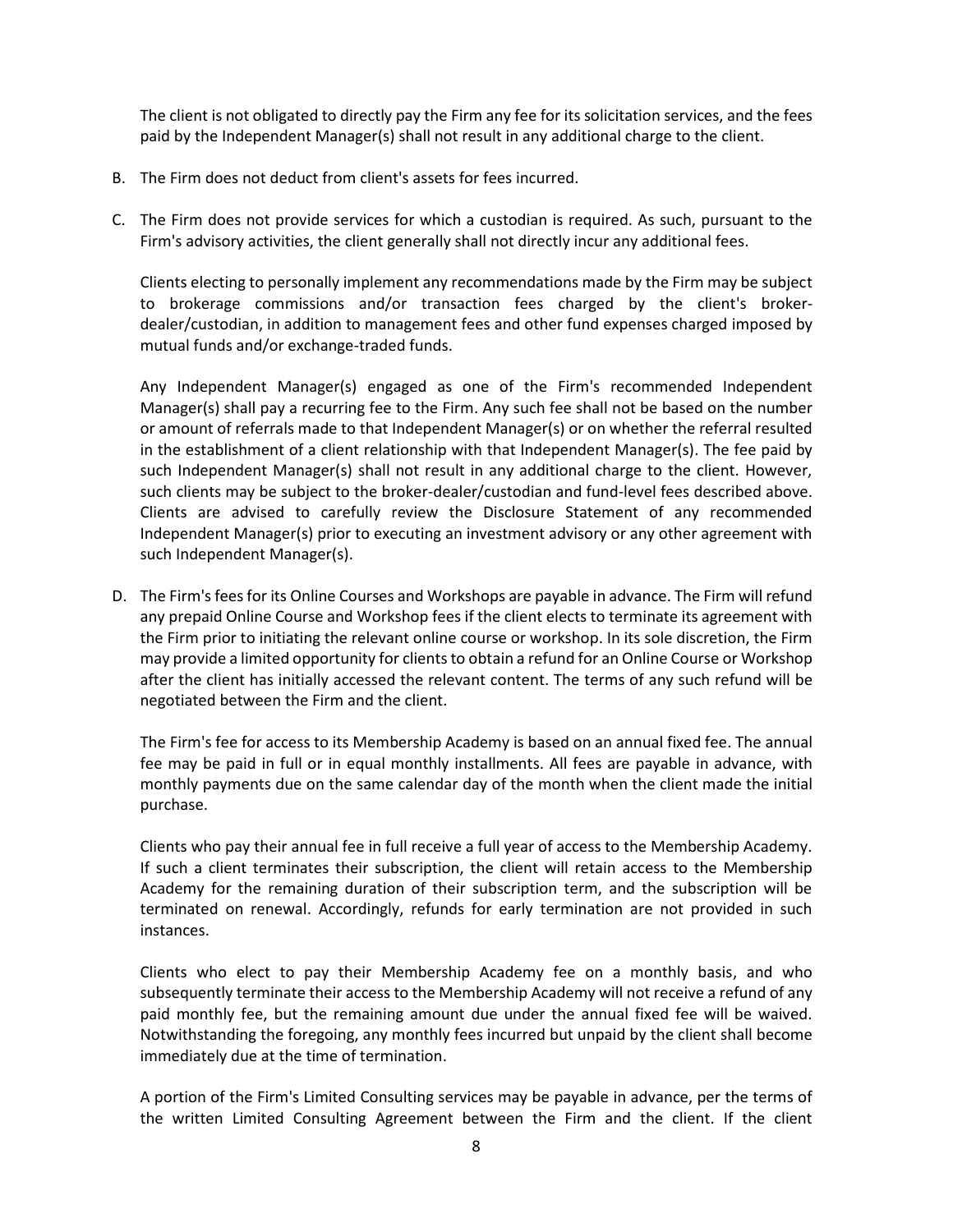terminates the Limited Consulting Agreement and has prepaid any portion of the related fee, the Firm will refund the balance, if any, of any unused portion of the Firm's fee.

The client pays no fees to the Firm in exchange for the Firm's solicitation services.

E. Neither the Firm nor its representatives accept compensation from the sale of securities or other investment products.

### <span id="page-8-0"></span>**Item 6 Performance-Based Fees and Side-by-Side Management**

Neither the Firm nor any supervised person of the Firm accepts performance-based fees.

### <span id="page-8-1"></span>**Item 7 Types of Clients**

The Firm's clients shall generally include individuals, high net worth individuals, trusts, and estates. The Firm has no minimum account size requirements for opening or maintaining an account.

### <span id="page-8-2"></span>**Item 8 Methods of Analysis, Investment Strategies, and Risk of Loss**

A. The Firm **does not** provide investment supervisory, investment management, investment reporting, or investment implementation services. If the Firm is engaged to provide Limited Consulting or solicitation services, any such recommendations to a client will be based on an analysis of the client's stated investment objectives and individual risk profile. The Independent Manager(s) selected for consideration will generally be based on numerous factors, including historical relationship, financial strength, reputation, pricing, and service. The Firm will perform due diligence, at the time of solicitation, in an effort to ensure that the referred Independent Manager(s) are properly registered and/or licensed in all appropriate jurisdictions and that the investment services to be provided by the Independent Manager(s) coincide with the client's goals and risk tolerance.

When providing investment advice through its Limited Consulting engagements, the Firm will measure an investor's goals and time horizon through a client interview process to ascertain an investment recommendation best suited to fit the client's needs. The Firm then designs a general investment and risk management strategy to help the client achieve their financial goals.

In developing a client-specific investment recommendation, several factors are taken into consideration. The Firm views a client's assets as a single integrated portfolio and generally recommends that the portfolio be diversified across several asset classes. Tax efficiency is important but is not the sole consideration in developing a recommendation. Attention to investment expenses and numerous other factors related to individual investment selection are also considered.

Investment recommendations may include long-term and/orshort-term purchases depending upon the individual needs of the client. The concept of asset allocation, or spreading investments among a number of asset classes (domestic stocks vs. foreign stocks; large cap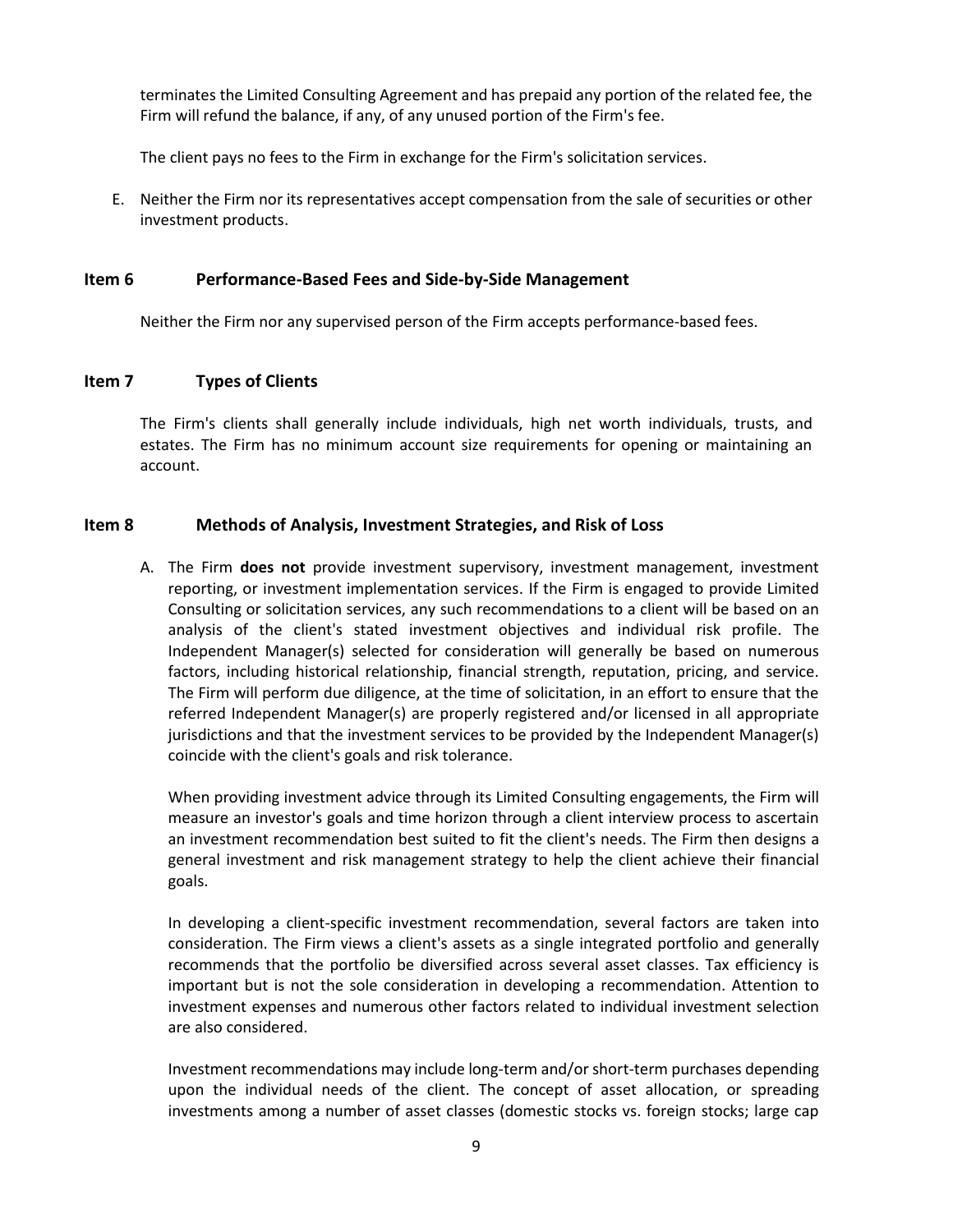stocks vs. small cap stocks; corporate bonds vs. government securities), is a guiding principle when developing investment recommendations. Asset allocation seeks to achieve the most efficient diversification of assets, to minimize risk while not sacrificing the effectiveness of the portfolio to yield the client's objectives. Since the Firm believes that risk reduction is a crucial element to long-term investment success, asset allocation principles are a key part of the Firm's overall approach in providing investment recommendations to clients.

The Firm's investment advice is based on long-term investment strategies incorporating the principles of Modern Portfolio Theory. The Firm's investment approach is firmly rooted in the belief that markets are efficient and that investors' returns are determined principally by asset allocation decisions, not by market timing or stock selection.

**Please Note**: Investing in securities involves risk of loss that clients should be prepared to bear. The Firm in no way guarantees performance or results. All investments present the risk of loss of principal – the risk that the value of securities (mutual funds, ETFs, and individual equity securities and bonds) when sold or otherwise disposed of, may be less than the price paid for the securities. Even when the value of the securities when sold is greater than the price paid, there is the risk that the appreciation will be less than inflation. In other words, the purchasing power of the proceeds may be less than the purchasing power of the original investment.

B. Although all investments involve risk, the Firm's investment recommendations seek to limit risk through broad global diversification and investment in high quality fixed income strategies.

The main risk generally apparent in the Firm's solicitor relationship(s) is the conflict of interest, described below.

**Conflict of Interest**: The recommendation by the Firm or its representatives that an individual or entity to engage an affiliated or unaffiliated Independent Manager(s) presents a conflict of interest, as the receipt of an ongoing referral fee may provide an incentive to recommend the Independent Manager(s) based upon the referral fee received, rather than on a particular client's need. **Please Note**: The recommendation by the Firm or its representatives that a client seeks investment advisory services from MAMC presents a further conflict of interest, as the Firm's representatives could have the incentive to make such a recommendation based on the compensation received through the Firm's representatives' respective ownership interests in and/or association with MAMC, rather than on a particular client's need. **Please Also Note**: A client may pay a higher or lower fee if the client obtains the services of the Independent Manager(s) directly, rather than through the Firm. No person or entity is under any obligation to engage any investment advisory firm recommended by the Firm, including MAMC. **The Firm's Chief Compliance Officer remains available to address any questions that a client or prospective client may have regarding the above conflicts of interest.**

C. The Firm's recommendations can cover a broad range of asset classes, including mutual funds and exchange-traded funds ("ETFs"), as well as individual equity (stocks) and debt (bonds) securities.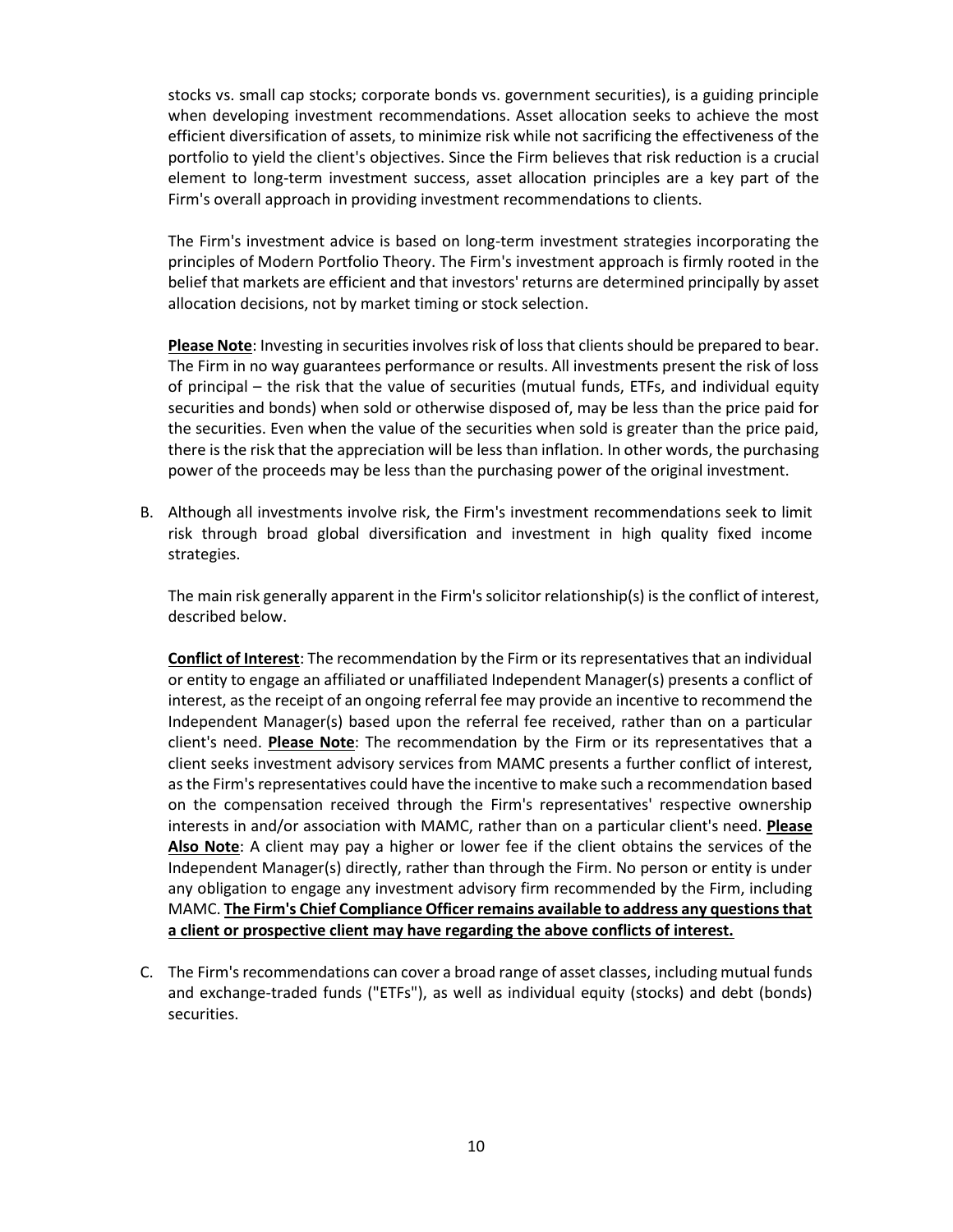Risks associated with these asset types include:

- Interest-rate Risk: Fluctuations in interest rates may cause investment prices to fluctuate. For example, when interest rates rise, yields on existing bonds become less attractive, causing their market values to decline.
- Market Risk: The price of a security, bond, or mutual fund may drop in reaction to tangible and intangible events and conditions. This type of risk may be caused by external factors independent of the fund's specific investments as well as due to the fund's specific investments. Additionally, each security's price will fluctuate based on market movement and emotion, which may or may not be due to the security's operations or changes in its true value. For example, political, economic, and social conditions may trigger market events that are temporarily negative or temporarily positive.
- Inflation Risk: When any type of inflation is present, a dollar today will not buy as much as a dollar next year because purchasing power is eroding at the rate of inflation.
- Reinvestment Risk: This is the risk that future proceeds from investments may have to be reinvested at a potentially lower rate of return (i.e., interest rate). Reinvestment risk primarily relates to fixed income securities.
- Financial Risk: Excessive borrowing to finance a business' operations increases the risk of profitability because the company must meet the terms of its obligations in good times and bad. During periods of financial stress, the inability to meet loan obligations may result in bankruptcy and/or a declining market value.
- Market Risk (Systematic Risk): Even a long-term investment approach cannot guarantee a profit. Economic, political, and issuer-specific events will cause the value of securities to rise or fall. Because the value of your portfolio will fluctuate, there is a risk that you will lose money.
- Unsystematic Risk: Unsystematic risk is the company-specific or industry-specific risk in a portfolio. The combination of systematic (market risk) and unsystematic risk is defined as the portfolio risk that the investor bears. While the investor can do little to reduce systematic risk, he or she can affect unsystematic risk. Unsystematic risk may be significantly reduced through diversification. However, even a portfolio of well-diversified assets cannot escape all risk.
- Credit Risk: Credit risk is the risk that the issuer of a security may be unable to make interest payments and/or repay principal when due. A downgrade to an issuer's credit rating or a perceived change in an issuer's financial strength may affect a security's value, and thus, impact performance. Credit risk is greater for fixed income securities with ratings below investment grade (BB or below by Standard & Poor's Rating Group or Ba or below by Moody's Investors Service, Inc.). Fixed income securities that are below investment grade involve higher credit risk and are considered speculative.
- Income Risk: Income risk is the risk that falling interest rates will cause the investment's income to decline.
- Call Risk: Call risk is the risk that during periods of falling interest rates, a bond issuer will call or repay a higher-yielding bond before its maturity date, forcing the investor to reinvest in bonds with lower interest rates than the original obligations.
- Purchasing Power Risk: Purchasing power risk is the risk that your investment's value will decline as the price of goods rises (inflation). The investment's value itself does not decline, but its relative value does, which is the same thing. Inflation can happen for a variety of complex reasons, including a growing economy and a rising money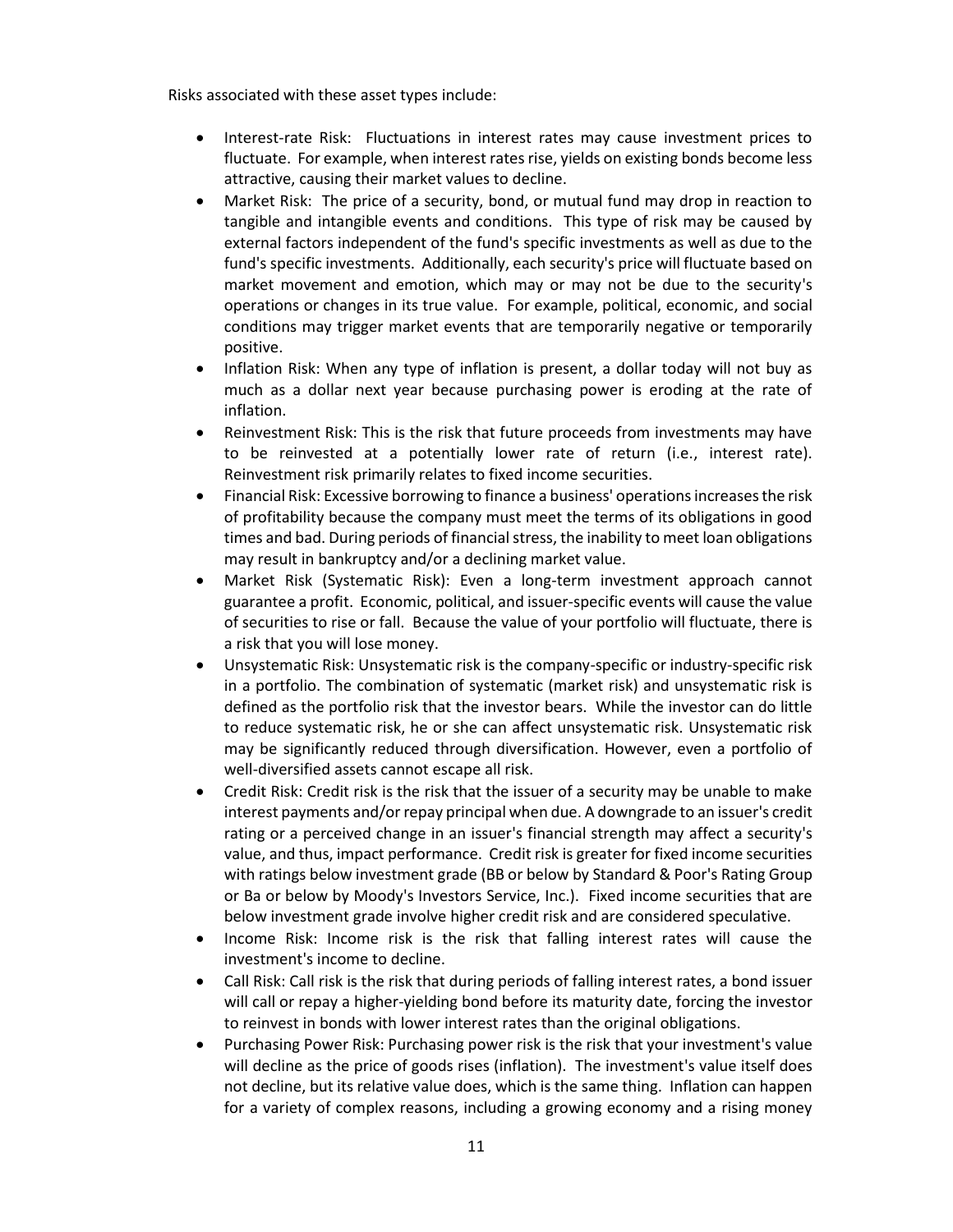supply. Rising inflation means that if you have \$1,000 and inflation rises 5 percent in a year, your \$1,000 has lost 5 percent of its value, as it cannot buy what it could buy a year previously.

- Political Risks: Most investments have a global component, even domestic stocks. Political events anywhere in the world may have unforeseen consequences to markets around the world.
- Regulatory Risk: Changes in laws and regulations from any government can change companies' market value to such regulations. Certain industries are more susceptible to government regulation. Changes in zoning, tax structure, or laws impact the return on these investments.
- Risks Related to Investment Term: Securities do not follow a straight line up in value. All securities will have periods of time when the current price of the security is not what we believe it is truly worth. If you require us to liquidate your portfolio during one of these periods, you will not realize as much value as you would have had the investment had the opportunity to regain its value.

An investment in a mutual fund or ETF involves risk, including the loss of principal. Mutual fund and ETF shareholders are necessarily subject to the risks stemming from the individual issuers of the fund's underlying portfolio securities. Such shareholders are also liable for taxes on any fund-level capital gains, as ETFs and mutual funds are required by law to distribute capital gains in the event they sell securities for a profit that cannot be offset by a corresponding loss. As such, a mutual fund or ETF client or investor may incur substantial tax liabilities, even when the fund underperforms.

Shares of mutual funds are distributed and redeemed on an ongoing basis by the fund itself or a broker acting on its behalf. The trading price at which a share is transacted is equal to a fund's stated daily per share net asset value ("NAV"), plus any shareholders fees (e.g., sales loads, purchase fees, redemption fees). The per-share NAV of a mutual fund is calculated at the end of each business day, although the actual NAV fluctuates with intraday changes in the market value of the fund's holdings. The trading prices of a mutual fund's shares can differ significantly from the NAV during periods of market volatility, which may, among other factors, lead to the mutual fund's shares trading at a premium or discount to NAV.

Shares of ETFs are listed on securities exchanges and transacted at negotiated prices in the secondary market. Generally, ETF shares trade at or near their most recent NAV, which is generally calculated at least once daily for indexed-based ETFs and more frequently for actively managed ETFs. However, certain inefficiencies can cause the shares to trade at a premium or discount to their pro-rata NAV. There is also no guarantee that an active secondary market for such shares will develop or continue to exist. While clients and investors may be able to sell their ETF shares on an exchange, ETFs generally only redeems shares directly from shareholders when aggregated as creation units (usually 50,000 shares or more). Therefore, if a liquid secondary market ceases to exist for shares of a particular ETF, a shareholder may have no way to dispose of such shares.

Certain funds recommended by the Firm may contain international equity and/or fixed income securities. Investing outside the United States involves additional risks, such as currency fluctuations, periods of illiquidity, and price volatility. These risks may be greater with investments in developing countries.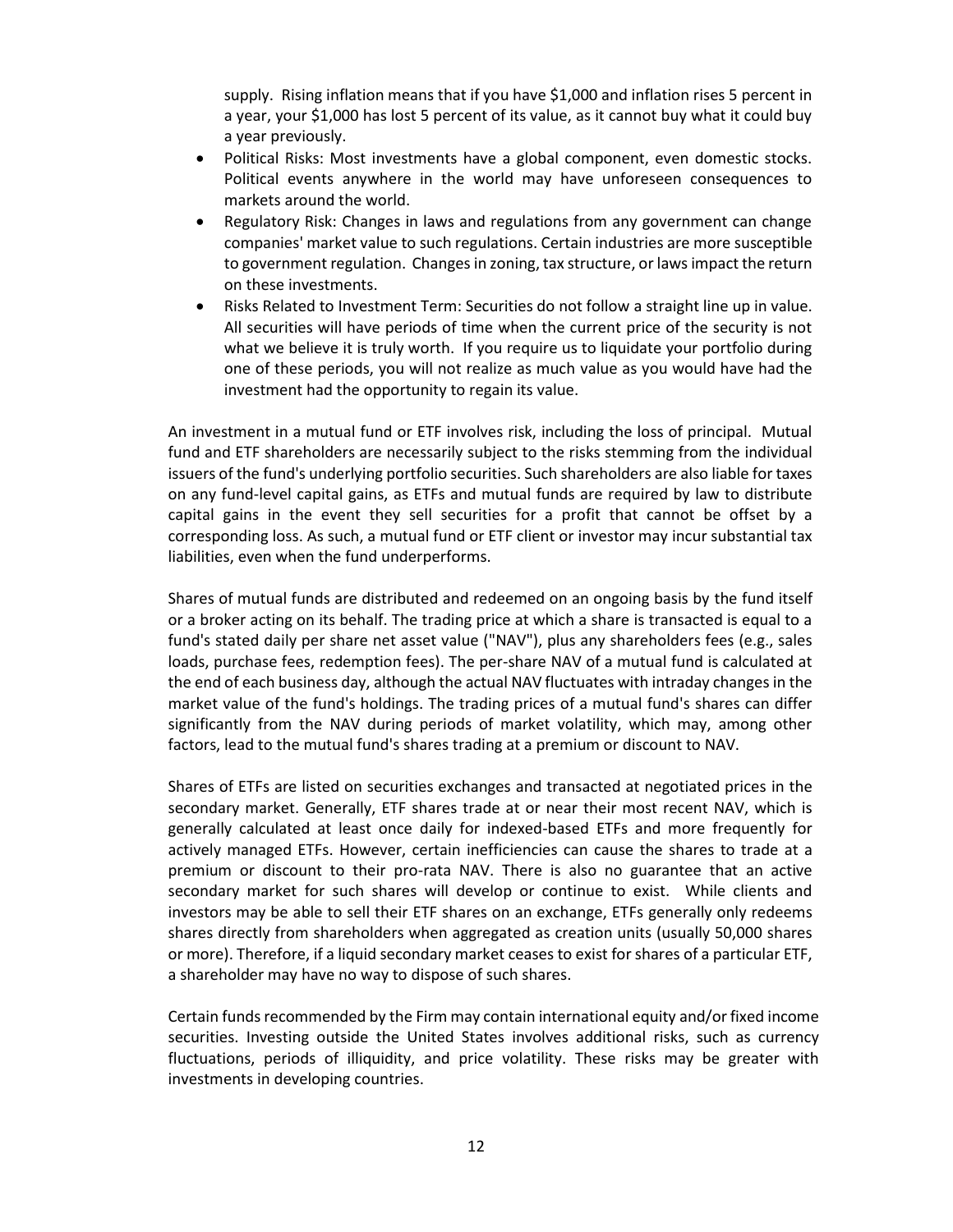#### <span id="page-12-0"></span>**Item 9 Disciplinary Information**

The Firm has not been the subject of any disciplinary actions.

### <span id="page-12-1"></span>**Item 10 Other Financial Industry Activities and Affiliations**

- A. Neither the Firm nor its representatives are registered or have an application pending to register as a broker-dealer or a registered representative of a broker-dealer.
- B. Neither the Firm, nor its representatives, are registered or have an application pending to register as a futures commission merchant, commodity pool operator, a commodity trading advisor, or a representative of the foregoing.
- C. The Firm has no other relationship or arrangement with a related person that is material to its advisory business.
- D. The Firm may refer clients and other individuals to affiliated and/or unaffiliated Independent Manager(s), including McLean Asset Management Corporation ("MAMC") (CRD: 108067), an SECregistered investment adviser affiliated with the Firm through common ownership and control. The Firm receives compensation from these relationships through the payment of a recurring fee to the Firm by such Independent Manager(s). Any such fee shall not be based on the number or amount of referrals made to that Independent Manager(s) or on whether the referral resulted in the establishment of a client relationship with that Independent Manager(s). The fee paid by such Independent Manager(s) shall not result in any additional charge to the client. Any referral fee received by the Firm shall be paid by the Independent Manager(s) in accordance with the requirements of Rule 206(4)-3 of the Investment Advisers Act of 1940, as amended, and/or any corresponding state securities laws, rules, regulations, or requirements.

**Conflict of Interest**: The recommendation by the Firm or its representatives that an individual or entity engages an affiliated or unaffiliated Independent Manager(s) presents a conflict of interest, as the receipt of an ongoing referral fee may provide an incentive to recommend the Independent Manager(s) based upon the referral fee received, rather than on a particular client's need. **Please Note**: The recommendation by the Firm or its representatives that a client seeks investment advisory services from MAMC presents a further conflict of interest, as the Firm's representatives could have the incentive to make such a recommendation based on the compensation received through the Firm's representatives' respective ownership interests in and/or association with MAMC, rather than on a particular client's need. **Please Also Note**: A client may pay a higher or lower fee if the client obtains the services of the Independent Manager(s) directly, rather than through the Firm. No person or entity is under any obligation to engage any investment advisory firm recommended by the Firm, including MAMC. **The Firm's Chief Compliance Officer remains available to address any questions that a client or prospective client may have regarding the above conflicts of interest.**

The Firm is also affiliated with McLean Insurance Solutions, LLC ("MIS"), a wholly-owned subsidiary of MAMC and a licensed insurance agency. Certain Firm representatives are also licensed insurance agents of MIS. The recommendation that a client purchase a commissionbased insurance product from MIS, or one of the Firm's representatives in their separate capacities as insurance agents, presents a material conflict of interest, as the receipt of commissions provides an incentive to recommend insurance products based on the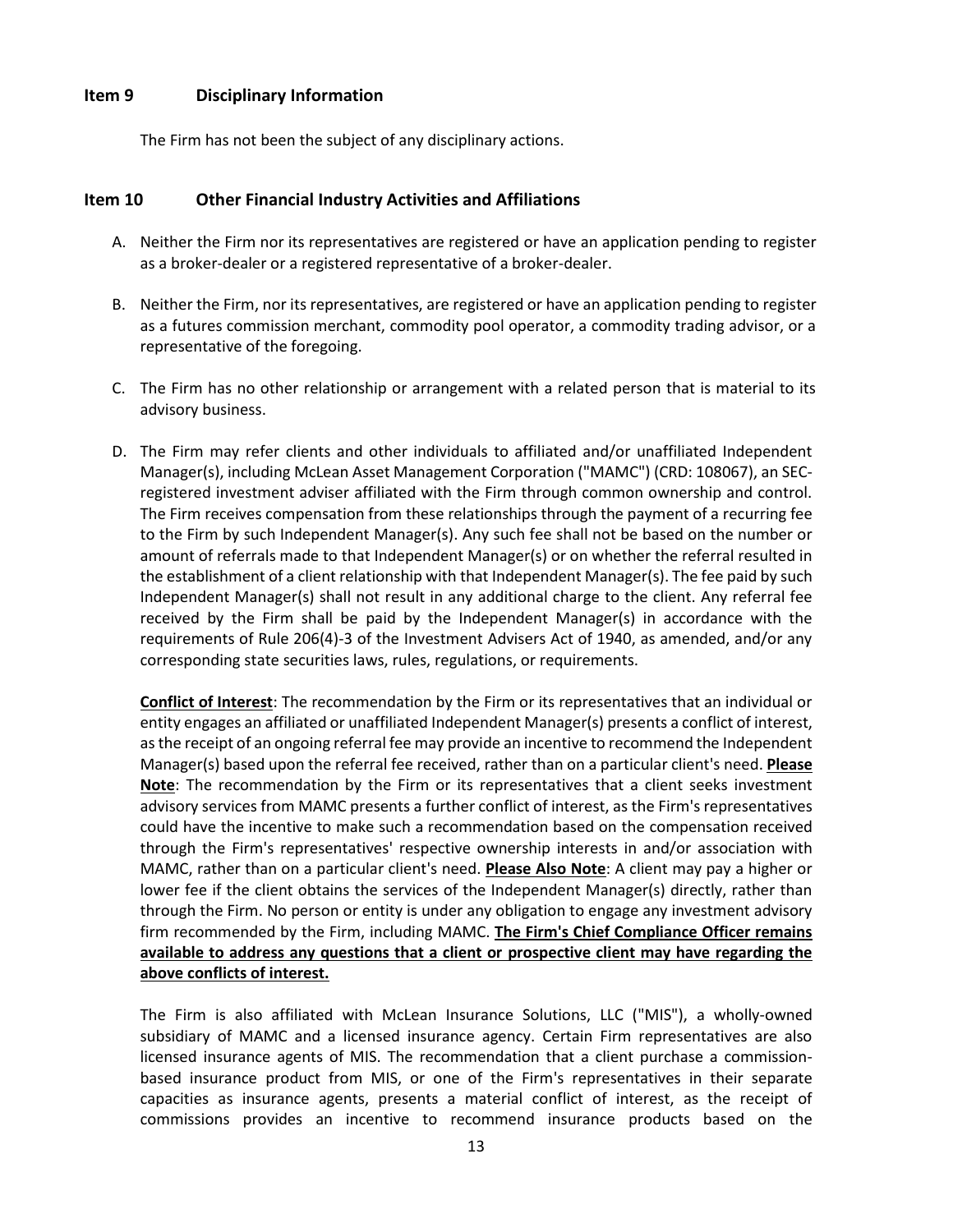compensation received, rather than on a particular client's need. No client is under any obligation to purchase any commission-based products from MIS or any of the Firm's licensed insurance agents. Clients are reminded that they may purchase insurance products recommended by the Firm through other non-affiliated insurance agents and agencies.

The Firm also maintains an affiliation with RISA, LLC ("RISA™"). RISA™ is responsible for the development of the Retirement Income Style Awareness Profile™ (the "RISA™ Profile"). The RISA™ Profile is a tool that can be used by third-party professionals to assist in identifying characteristics and personality traits of clients that may be useful in determining appropriate investment strategies. RISA™ is not a registered investment adviser and does not play any role in matching RISA™ Profile results with any investments, investment strategies, investment allocations, asset classes, or any other forms of investment advice. Individuals who complete a RISA™ Profile will be granted limited access to the Firm's Membership Academy (described in Item 4 above) to view their results and may be eligible for a discount on a guided analysis of their RISA™ Profile. Unlimited access to the Firm's Membership Academy is available for a separate subscription fee.

Any recommendation by the Firm to utilize the services of RISA™ presents a conflict of interest, as the use of RISA™'s services would generally result in the payment of compensation to a Firm affiliate.

## <span id="page-13-0"></span>**Item 11 Code of Ethics, Participation or Interest in Client Transactions, and Personal Trading**

A. The Firm maintains an investment policy relative to personal securities transactions. This investment policy is part of the Firm's overall Code of Ethics, which establishes a standard of business conduct for all of the Firm's representatives based upon fundamental principles of openness, integrity, honesty, and trust, a copy of which is available upon request.

The Firm also maintains and enforces policies reasonably designed to prevent the misuse of material non-public information by the Firm or any person associated with the Firm.

- B. Neither the Firm nor any related person of the Firm recommends, buys, or sells for client accounts, securities in which the Firm or any related person of the Firm has a material financial interest.
- C. The Firm and/or representatives of the Firm *may* buy or sell securities that are also recommended to clients. This practice may create a situation where the Firm and/or representatives of the Firm are in a position to materially benefit from the sale or purchase of those securities. Therefore, this situation creates a potential conflict of interest. Practices such as "scalping" (i.e., a practice whereby the owner of shares of a security recommends that security for investment and then immediately sells it at a profit upon the rise in the market price which follows the recommendation) could take place if the Firm did not have adequate policies in place to detect such activities. In addition, this requirement can help detect insider trading, "front-running" (i.e., personal trades executed prior to those of the Firm's clients), and other potentially abusive practices.

The Firm has a personal securities transaction policy in place to monitor the personal securities transactions and securities holdings of each of the Firm's "Access Persons." The Firm's securities transaction policy requires that an Access Person of the Firm must provide the Chief Compliance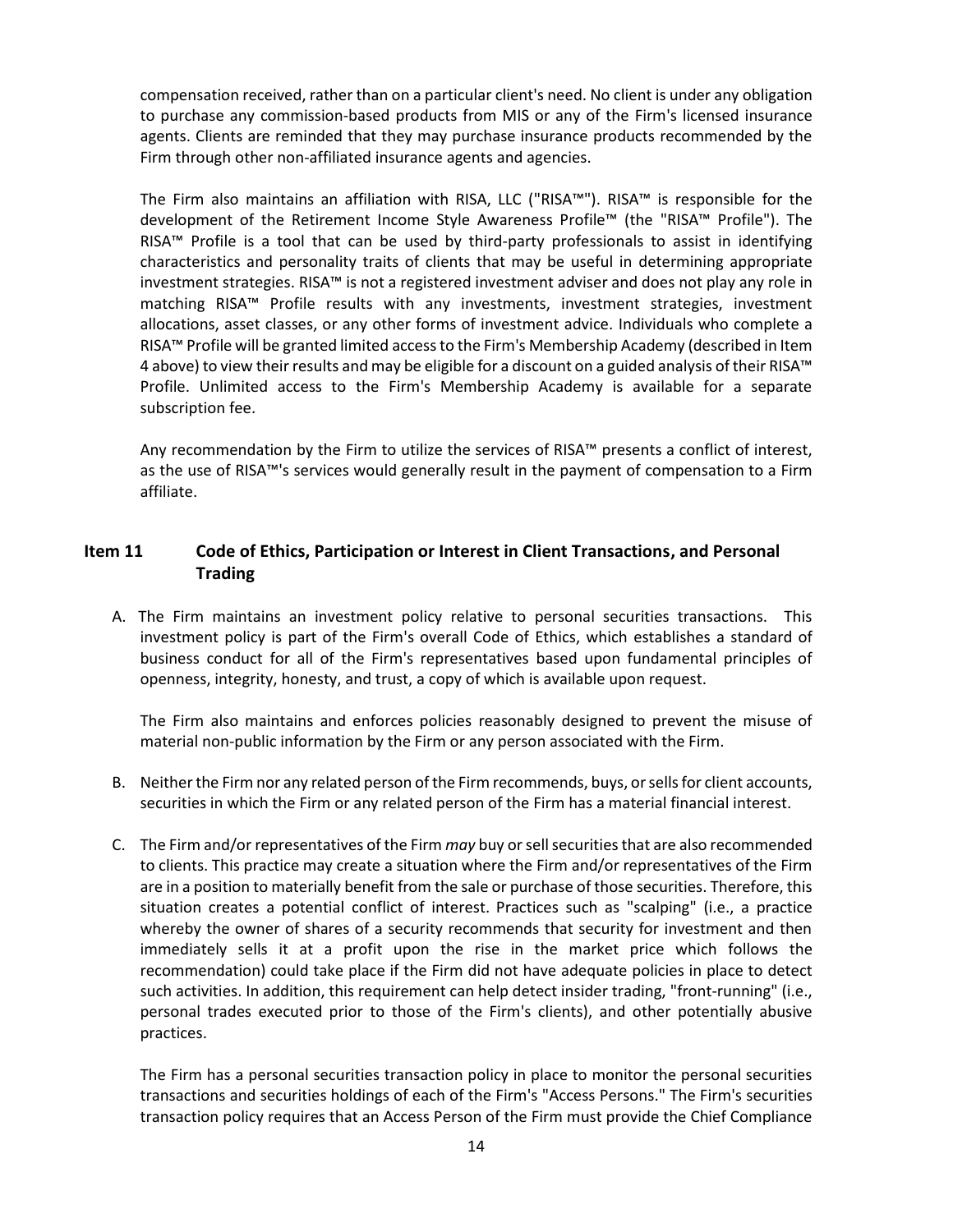Officer or his/her designee with a written report of their current securities holdings within ten (10) days after becoming an Access Person. Additionally, each Access Person must provide the Chief Compliance Officer or his/her designee with a written report of the Access Person's current securities holdings at least once each twelve (12) month period thereafter on a date the Firm selects; provided, however, that at any time that the Firm has only one Access Person, he or she shall not be required to submit any securities report described above.

D. The Firm and/or representatives of the Firm *may* buy or sell securities at or around the same time as those securities are recommended to clients. This practice creates a situation where the Firm and/or representatives of the Firm are in a position to materially benefit from the sale or purchase of those securities. Therefore, this situation creates a potential conflict of interest. As indicated above in Item 11.C, the Firm has a personal securities transaction policy in place to monitor the personal securities transaction and securities holdings of each of the Firm's Access Persons.

### <span id="page-14-0"></span>**Item 12 Brokerage Practices**

- A. The Firm does not select or recommend broker-dealers for client transactions.
	- 1. The Firm does not receive research or any other soft dollar benefits.
	- 2. The Firm does not receive referrals from broker-dealers.
	- 3. The Firm does not permit directed brokerage arrangements.
- B. The Firm does not provide investment supervisory, investment management, investment reporting, or investment implementation services and, therefore, does not aggregate client orders.

#### <span id="page-14-1"></span>**Item 13 Review of Accounts**

The Firm **does not** provide investment supervisory, investment management, investment reporting, or investment implementation services and, therefore, **does not** provide account reviews.

#### <span id="page-14-2"></span>**Item 14 Client Referrals and Other Compensation**

A. As discussed in more detail in Item 10 above, the Firm may refer clients and other individuals to affiliated and/or unaffiliated Independent Manager(s) for investment management and/or supervisory services. The Firm receives compensation from these relationships through the payment of a recurring fee to the Firm by such Independent Manager(s). Any such fee shall not be based on the number or amount of referrals made to that Independent Manager(s) or on whether the referral resulted in the establishment of a client relationship with that Independent Manager(s). The fee paid by such Independent Manager(s) shall not result in any additional charge to the client.

**Conflict of Interest**: The recommendation by the Firm or its representatives that an individual or entity engage an affiliated or unaffiliated Independent Manager(s) presents a conflict of interest, as the receipt of an ongoing referral fee may provide an incentive to recommend the Independent Manager(s) based upon the referral fee received, rather than on a particular client's need. Please see Item 10 above for more details on this arrangement and related conflicts. **The Firm's Chief**